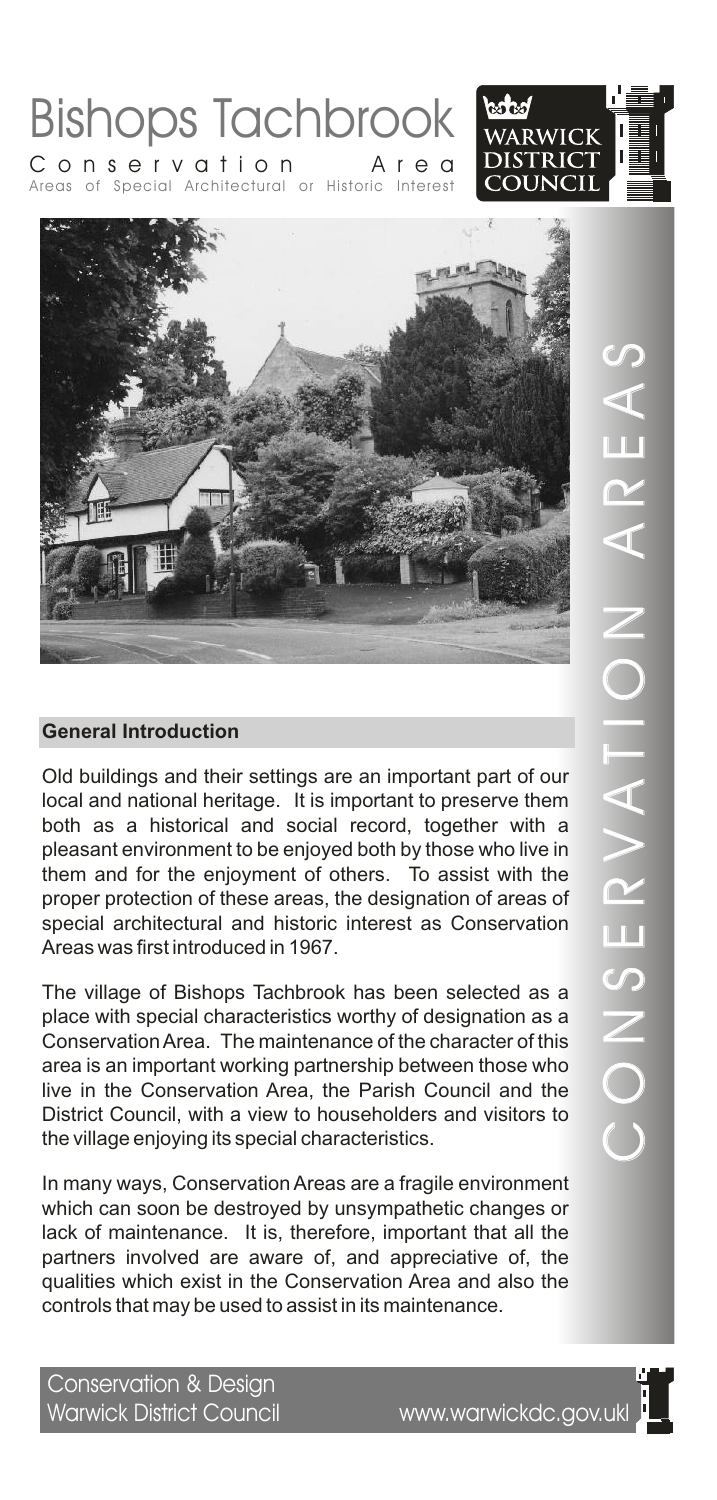

Conservation Area Boundary. Listed Buildings (within Conservation Area).

This small publication has been designed to give a brief introduction to the Conservation Area by looking at its historical background, its characteristics and identifying those areas which need to be preserved or enhanced. General information is also given in the leaflet to enable those who live in the Conservation Area to both enjoy this privilege and also to understand how to seek further advice when it is needed.

# **Bishops Tachbrook Conservation Area**

The area designated as a Conservation Area in Bishops Tachbrook is outlined on the map above. The Conservation Area in Bishops Tachbrook was designated in 1969 and extended in 2001.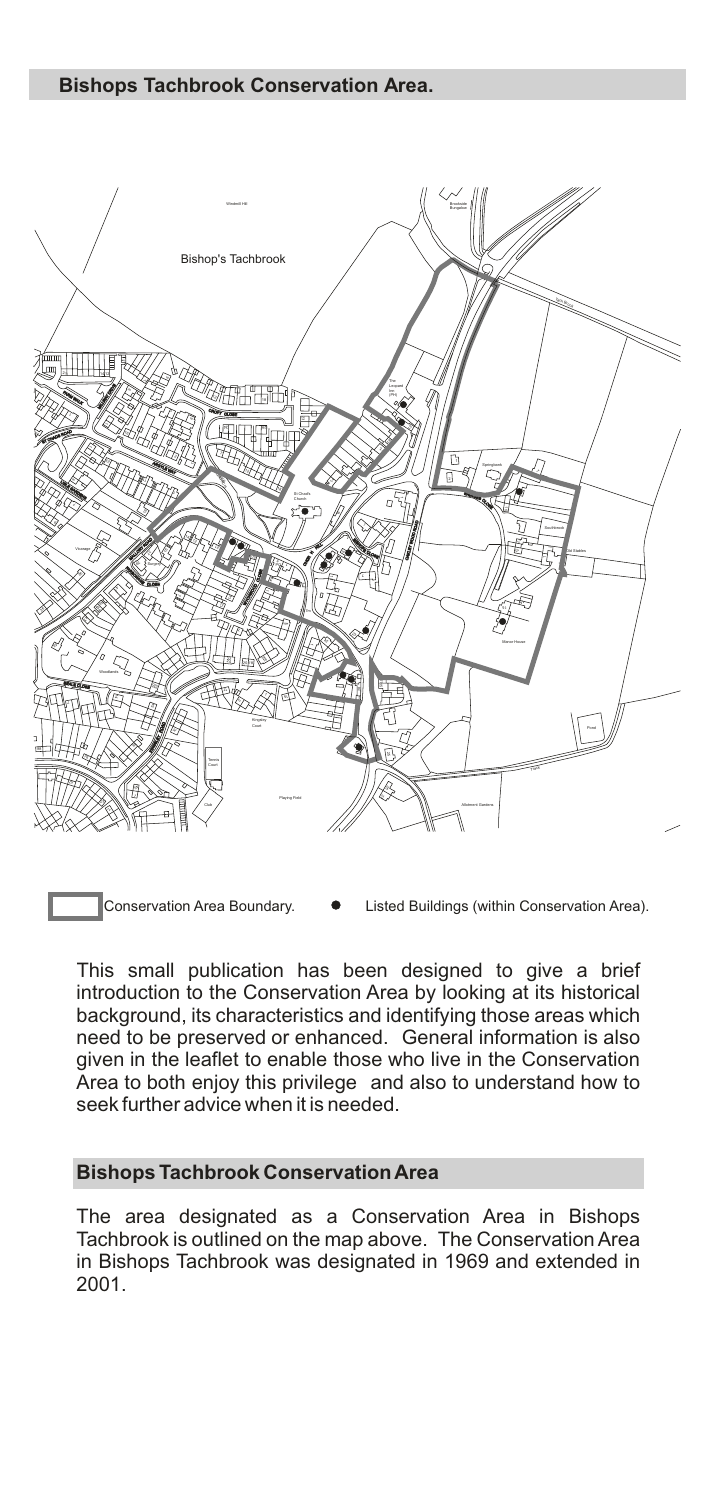# **Listed Buildings**

The following properties are statutorily protected as Listed Buildings within the Bishops Tachbrook Conservation Area. Because these buildings are of high architectural and historic interest, they are among the top 2% of buildings in England statutorily protected. Any works to a Listed Building which affect its character or appearance will require Listed Building Consent. Certain repair works may be eligible for grant aid. Further information concerning Listed Buildings may be obtained from the District Council's Conservation staff.

**Church Hill** - No 9 (The Bishops House),15,17,18,(Attwood Cottage), 30.32.

**Mallory Road** - No3,5,15,19, and The Church of St Chad.

**Oakley Wood Road** - Nos 12 (Eden Cottage), 26 and The Leopard PH.

**Savages Close** - No 8 and No 15,( The Old Manor House,two properties).

### **Areas included within the Conservation Area**

The following streets/roads are included within the Bishops Tachbrook Conservation Area. If you are unclear whether or not your house is included in the Conservation Area please contact the Conservation staff at Warwick District Council.

Church Hill, Bishop Close, Savages Close and parts of Oakley Wood Road and Mallory Road.

#### **Scheduled Monuments, Historic Parks and Sites of Special Scientific Interest**

There are no Scheduled Ancient Monuments, Historic Parks or Sites of Special Scientific Interest with the Bishops Tachbrook Conservation Area. However, the nearest areas designated as such to Bishops Tachbrook are as follows: Oakley Wood Camp and Circular detached enclosure SW of Wiggerland Wood Farm. In certain instances, works within the Conservation Area adjacent to the boundary of one such area of Special Interest may need to be considered in the context of the location of the specially designated area.

# **Historical Background**

The village of Bishops Tachbrook derived the latter part of its name from the old English meaning of a boundary, "Tachbrook". A tributary of River Avon, which runs north to north-east of the village of Bishops Tachbrook, was recorded in 1033 as the boundary between the ancient Saxon dioceses of Worcester and Lichfield. The name "Bishops" is believed to have been derived from the Norman Episcopal ownership of the village. Prior to the conquest, Bishops Tachbrook was held by the diocese of St Chad's in Lichfield. In 1086, it was transferred to the Bishop of Chester, and its rateable value was recorded as 7 hides. The village remained under ecclesiastical ownership until the English Reformation in the sixteenth century, apart from one brief interlude in its history, when Bishop Hugh De Nonant fell from royal favour, following a dispute with King Richard I, the village lands were seized by the crown. Bishops Tachbrook was later restored to the church in 1195. The tenure was sold to Thomas Fisher, passing to Edward Ferrars of Baddlesly Clinton in 1602. It then passed to the Wagstaffe family and their descendants until 1780, when the lands were sold to the Earls of Warwick, where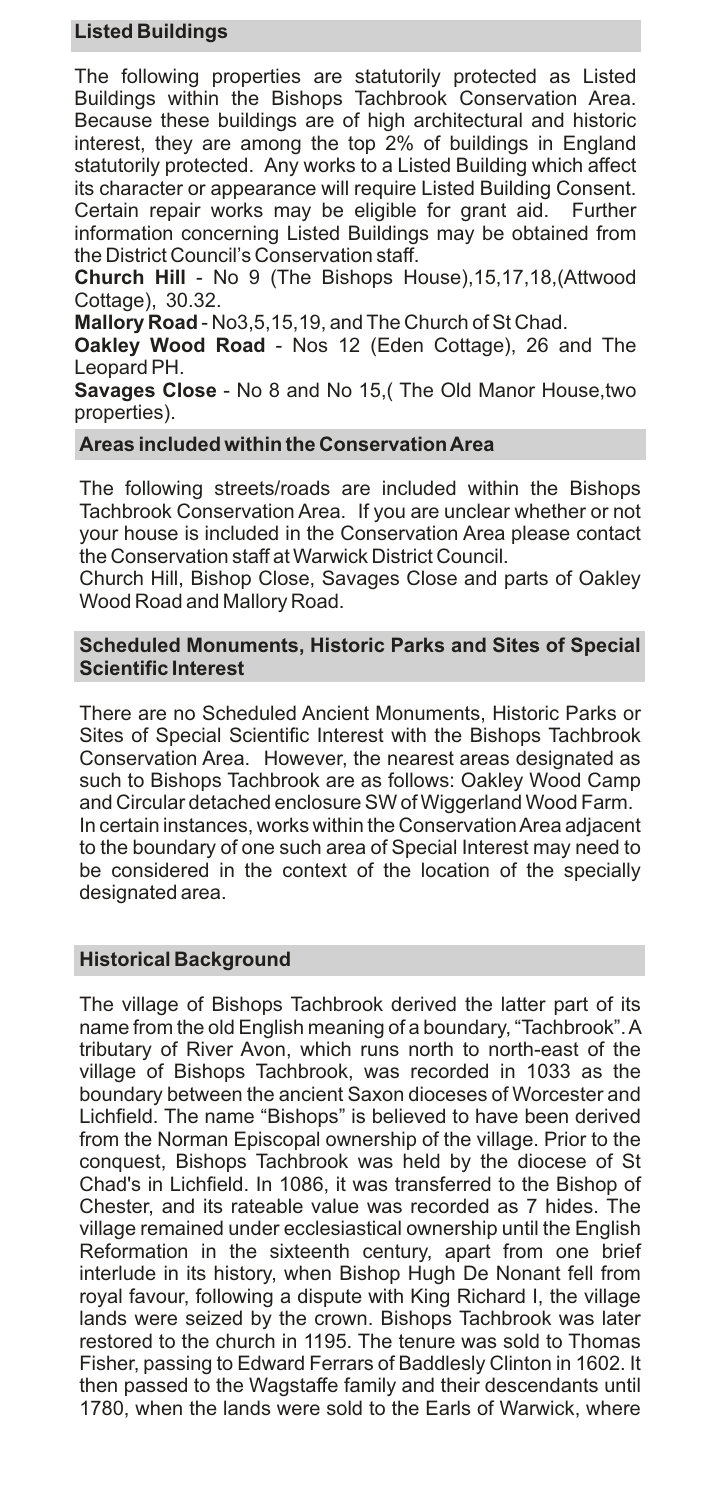they remained to the present day.

The village church of St Chad's was originally Norman, built in the mid twelfth century. The north isle was constructed in the fourteenth century and the south isle added in the fifteenth century. A great deal of alterations to the church were carried out during the nineteenth century. The eastern window of the church is engraved with a memorial to the wife of Charles Kinglesly, the novelist. There is also a memorial to the poet, Walter Savage Landor. As a boy, he lived in the village with his family during 1770's, residing in "Savage House", which is reputed to be the Manor House, which dates back to 1558.

#### **Character of Conservation Area**

Bishops Tachbrook is a village which was extended significantly in the 1960's and 1970's and the Conservation Area gives protection to the core of the original village. It is characterised by a number of road junctions at which there are significant groups of buildings. On entering the village from Leamington the Leopard Public House and its grounds and car park form part of the Conservation Area corridor leading to the junction with Church Hill and Oakley Wood Road. At this junction is the former village school which although not listed is a significant building. Church Hill rises steeply past Bishops Close and the timber framed listed buildings at the junction. The junction with Mallory Road and Church Hill is characterised by cottages on the southern side and the Parish Church and churchyard rising up on the north side. Adjacent to the churchyard is The Green which is now surrounded by mid 20th Century developments which, although outside the Conservation Area, do impact on this area. Mallory Road which follows round from the Green leads to the termination of the Conservation Area.

Savages Close leads to the Manor House and a number of small cottages which, together with the Manor House grounds, form a distinctively separate part of the village separated from the rest of the conservation area by the tree belt along Oakley Wood road. It is important that the character of Savages Close is maintained with its steep banks and mature trees with only minimal access points leading to various houses in the Close. Oakley Wood Road forms an attractive approach road to the village being largely tree-lined in a slight depression. It is important for the maintenance of the character of Bishops Tachbrook Conservation Area that the quality of the various road junctions is maintained and where possible, enhanced in order to maintain and strengthen the unity of this part of the village which is distinctively different from the twentieth century additions to the village.

#### **Important Views**

The important views relate largely to the various road junctions within the Conservation Area, these being the junction with Oakley Wood Road and Church Hill, and Church Hill and Mallory Road. There are important views across The Green towards the Parish Church and down Oakley Wood road past the tree belt in the Manor House grounds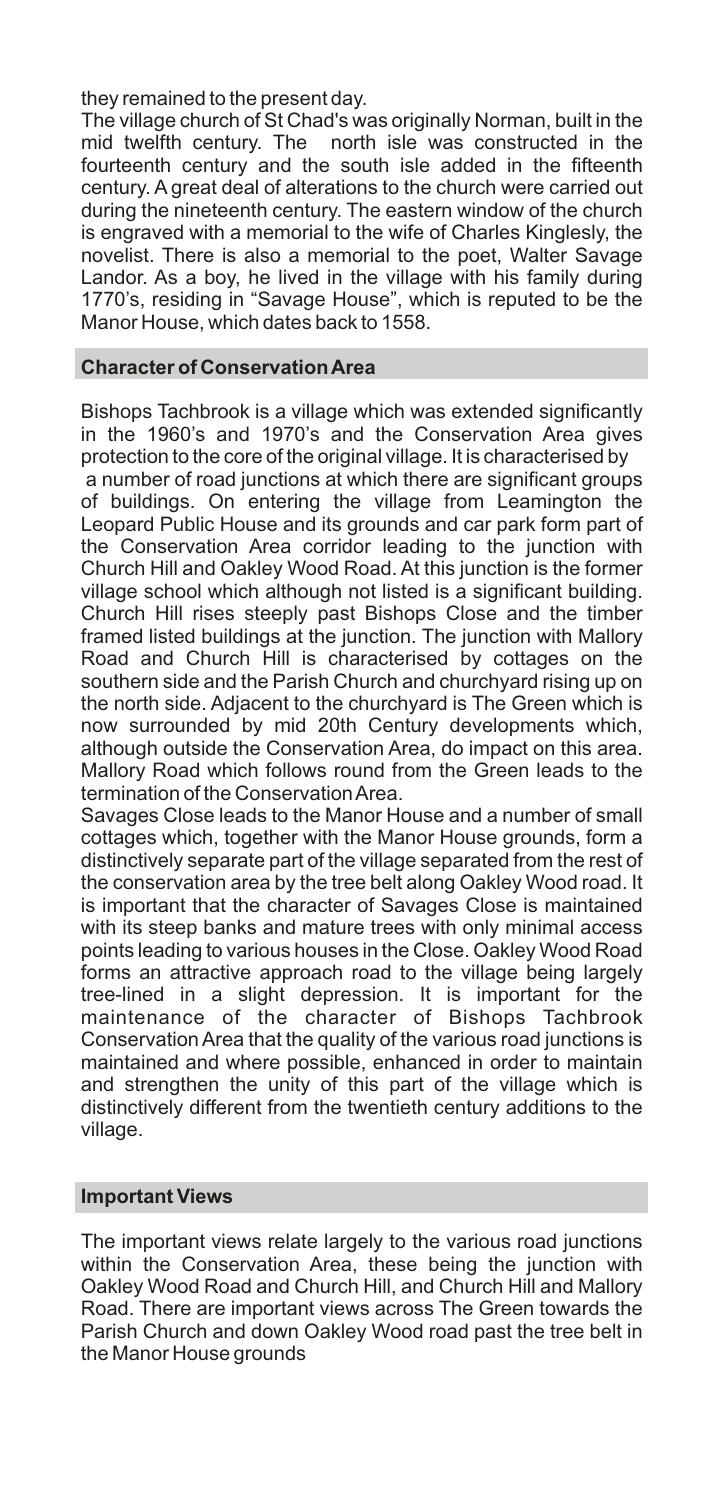# **What does Conservation Area Designation Mean?**

The formal definition of a Conservation Area within the Planning (Listed Buildings and Conservation Areas) Act 1990 is "an area of special architectural historic interest, character or appearance of which it is desired to preserve or enhance". The designation of a Conservation Area has several formal consequences which includes:-

- ! The demolition of all complete buildings and certain parts of buildings within Conservation Areas is controlled, requiring Conservation Area consent from the District Council<sup>-</sup>
- It is an offence to cut down, uproot, lop, top or wilfully damage or destroy any tree in a Conservation Area, except with the consent of the District Council.
- ! The amount of permitted development "that which can be built without planning permission" is more limited in a Conservation Area and additional limitations apply to the display of advertisements.

If you are considering carrying out any form of development in a Conservation Area, for example, the erection of a fence, or the alteration of your house, it is advisable to contact the Development Control Section of the Planning Department at Warwick District Council before you start work.



Planning Services PO Box 2178 Planning Services<br>PO Box 2178<br>Riverside House, Milverton Hill Royal Leamington Spa. CV32 5QH Switchboard: 01926 450000 Fax: 01926 456542 Royal Leamington Spa. CV32<br>Switchboard: 01926 450000<br>Fax: 01926 456542